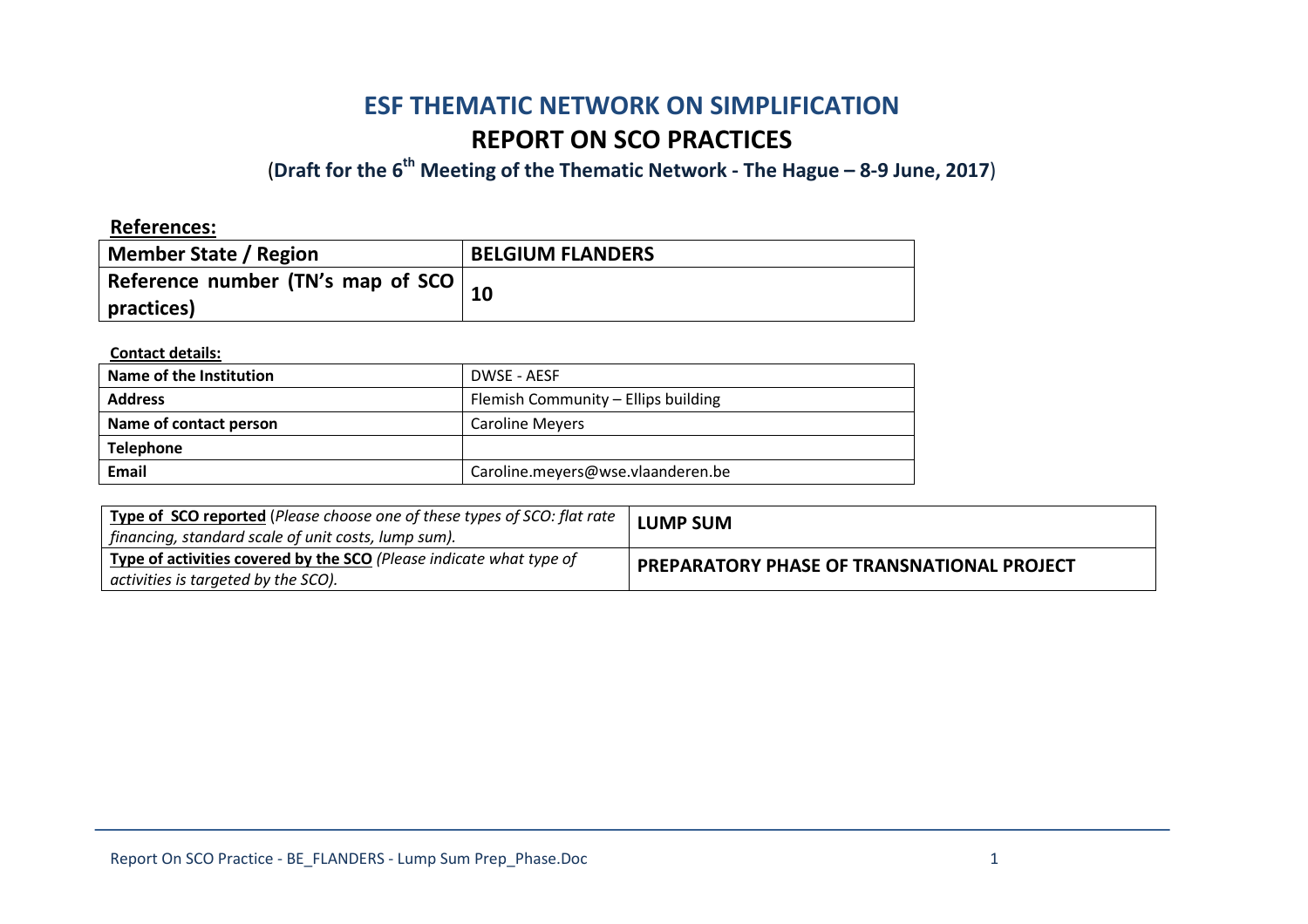## **A. PROJECT DESCRIPTION**

**A1. Description of the type of operation** *(Please describe in brief what types of operations are covered by SCO)*

The operation is a preparatory phase of a transnational project.

The project is composed of milestones :

| Phase                                 | <b>Activities</b>                                                                  | Output                                                                                                                      | <b>Resources</b>              |
|---------------------------------------|------------------------------------------------------------------------------------|-----------------------------------------------------------------------------------------------------------------------------|-------------------------------|
| Forwarding<br>project<br>a<br>idea    | Describing societal challenge                                                      | Project idea in the project proposal<br>$\overline{\phantom{0}}$                                                            |                               |
| <b>Preparatory phase</b>              | Desk research<br>$\equiv$<br><b>Partner research</b><br>-                          | Desk-and partner research report                                                                                            | 15,000 euro                   |
| Phase 1:<br>Project<br>implementation | Project implementation<br>$\overline{a}$<br>Validation<br>$\overline{\phantom{a}}$ | 2 Interim report<br>$\qquad \qquad -$<br>Final report phase 1 and provisional<br>$\overline{\phantom{0}}$<br>project output | 255,000 euro at the<br>utmost |
| - Phase 2<br><b>Dissemination</b>     | Dissemination activities                                                           | Final report phase 2 and overall project<br>$\qquad \qquad -$<br>output                                                     | 30,000 euro at the<br>utmost  |

After the approval of the project idea, organizations can finetune the forwarded societal challenges in an additional preparatory phase.

Two objectives apply for this phase.

- A first objective states that project promoters should finetune and elaborate further the societal challenge which they have described in the project idea.
- A second objective consists in the fact that promoters should look for Flemish and transnational partners to jointly tackle the societal challenges. The partnership should at least consist of one Flemish and one transnational partner.

The projects within this call depart from an existing practice or societal challenge from the Flemish labor market or from abroad (which is relevant for the Flemish labor market) and will set up a network on the basis of it. When tackling a certain challenge, one may have the opportunity to set up an innovative project or to improve an existing service. ESF Flanders does not impose maximum criteria regarding actions which can be set up within the network. A few minimum criteria, however, have been set up in order to ensure that the projects may end up with a relevant output as a final product (for instance, the minimum target may be "mutual learning".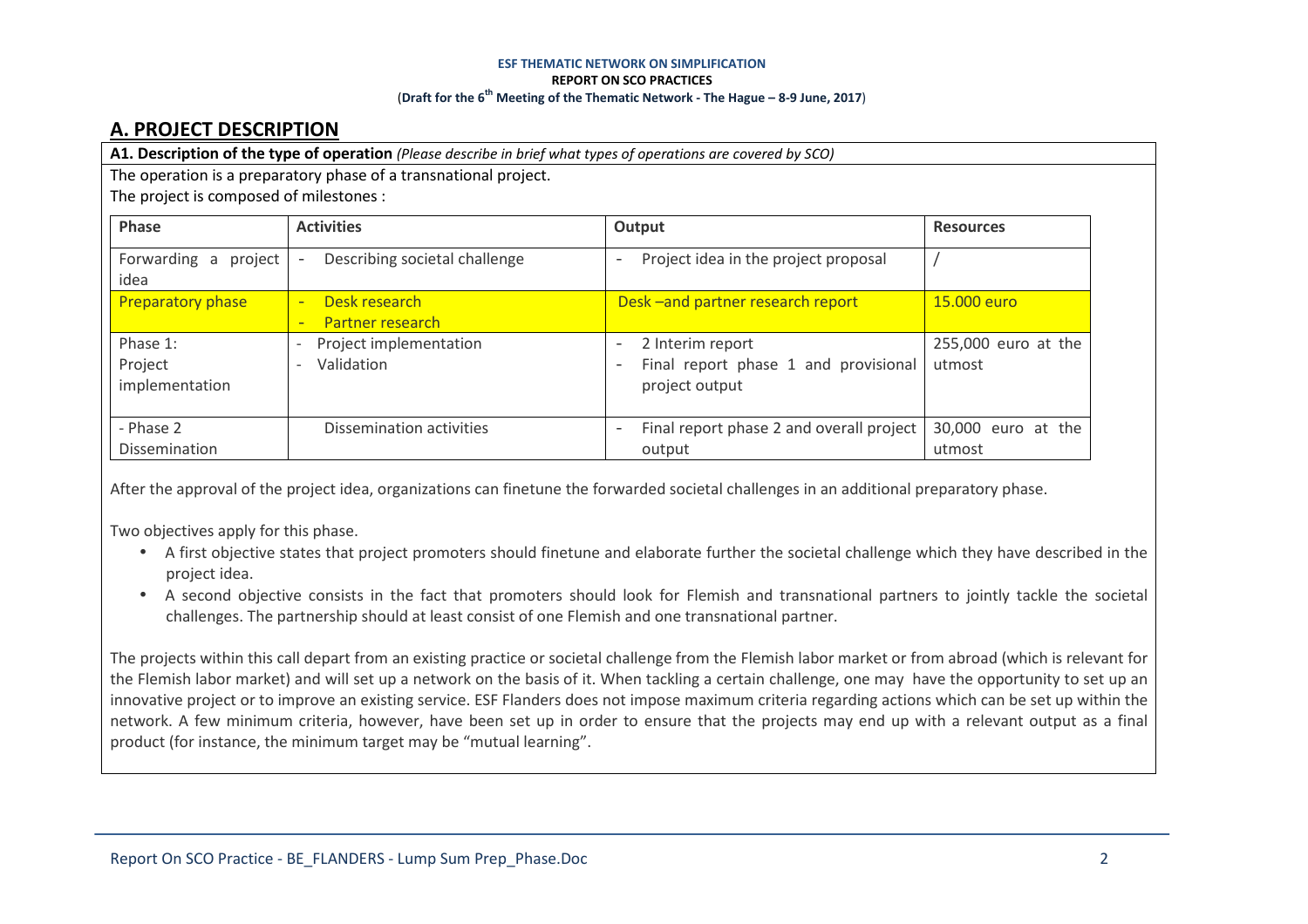#### **A2. Definition of outputs/results** (*Please give a short definition of outputs and/or results)*

The output of this phase is a report, in which prospective studies as regards partnerships as well as the content are laid down.

Moreover, a description of the partner search in one (or several) European member states / and in Flanders is added.

One has to check whether the desired products, tools, etc. provide an answer to the defined challenge that the project is tackling.

The product *as such* does not have to be a part of this report yet.

The report might as well conclude that no good products/methods/measures can be detected in other countries, no partners have been found or the subject cannot be taken up in the desired partnership. If this turns out to be the case, the project ends after the preparatory phase.

**A3. Beneficiaries** *(please indicate the types of beneficiaries involved in the operations covered by SCO)*

All beneficiaries able to set up the actions requireed

**A4. Target group(s)** *(Please list target groups within projects covered by SCO)*

The target group are service providers in the labour market.

## **B. METHODOLOGY AND CALCULATION METHOD**

**B.1 Methodology** *(please indicate which methodology/ies has/have been used: Fair, equitable and verifiable method / use of existing EU schemes for similar types of operation and beneficiary / Use of existing own national schemes for similar types of operations and beneficiaries / use of rates and specific methods enshrined in the regulation or in a delegated act / use of a draft budget /combination of methodologies). Please indicate if the concerned SCO has been covered by Art. 14(1) ESF)*

The SCO has not been covered by Art. 14(1).

Use of historical data (MA). Preliminary approval by the AA.

**B.2 Calculation Methods** *(please describe how the calculations have been made)*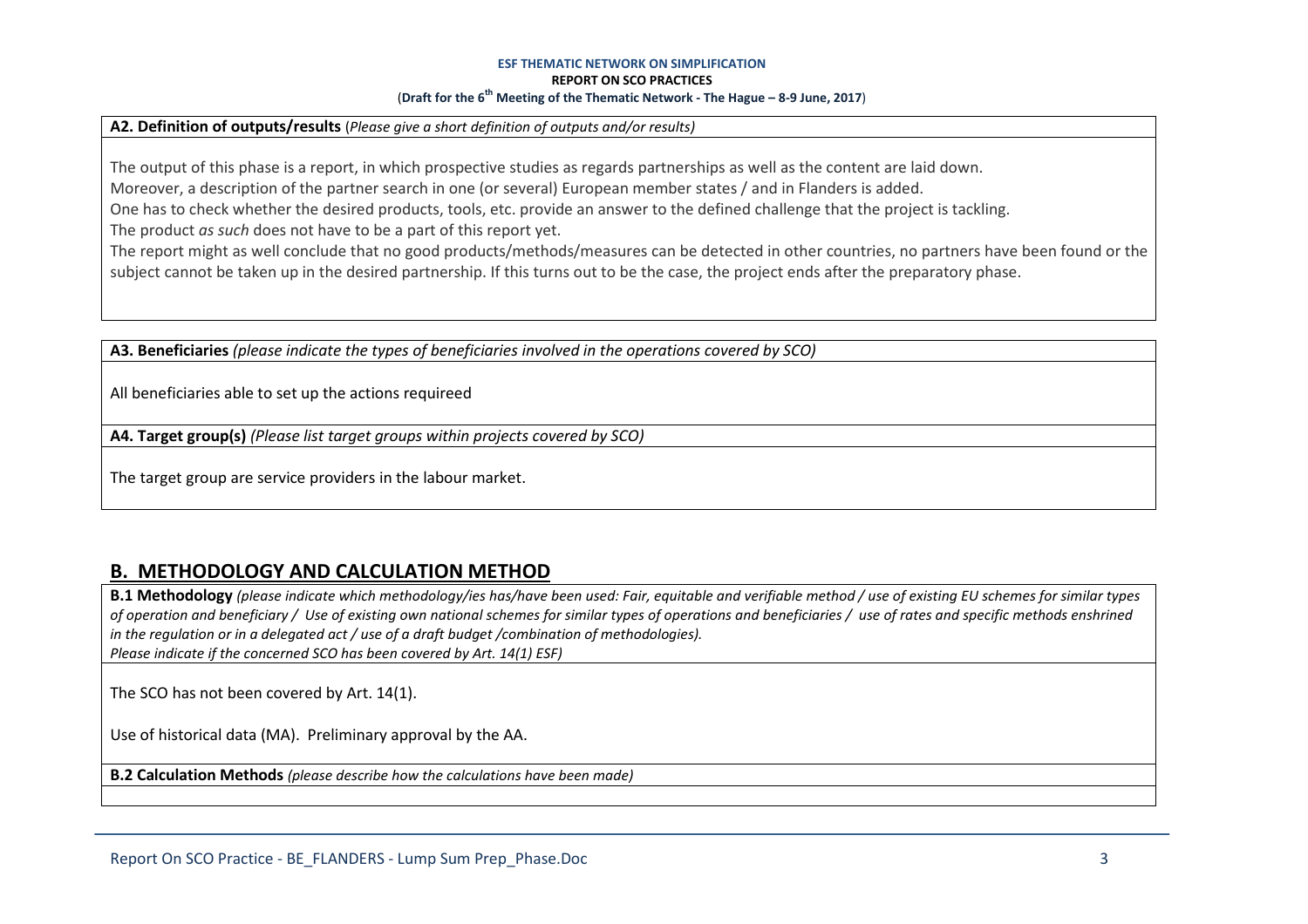For financing the preparatory phase we take similar research studies.

From the experience with other studies (benchmark: wage scale A111 Flemish Authority adjunct van de directeur for someone with 0 till 5 years of job experience) we estimate a cost of 10,856,56 EUR for 4 months of wage for the junior consultant. This concerns a maximum 0.55 FTE job. Its calculation is based on the standard scales that were used by ESF in the most recent calls 2015 – 2016.

### 1) **Motivation of estimated workload**

The motivation of the workload mentioned above (0,55 FTE during 4 months) can be calculated as follows:

- 1) Literature study (4 days)
- 2) Talks with critical friends, experts, ESF (2 days)
- 3) Search for transnational partners (4 days) + visits and cross-border traveling (2x3 days)
- 4) Search for Flemish partners + traveling + introductory talks (6 days)
- 5) Brainstorming, designing project, finetuning with all of the partners (10 days)
- 6) Writing down and editing (8 days)

IN TOTAL: 40 days. This equals 0,55 FTE (39,6 days) divided over 4 months.

### *Motivation of the elements mentioned above*

To determine the workload for the staff member, we have looked at experiences from former transnational projects, that were carried out by ESF Flanders itself. The preparation costs to submit a transnational project have not been taken up in these projects, but we have enough of aspects to estimate the costs.

In the European network **Career and Age** a phase 0 was introduced which had to enable us to establish a good basis for the project (brainstorming, search for experts, talking to critical friends, …). For this phase 0, 4 months were foreseen. The reality has shown us then that we needed 6 months. When we consider all of the days that all staff members in the "Career and Age" network have worked, we end up with an average of 0,5 FTE that would have worked on the project. The people who worked in this project are all seniors on an A level. When we consider the **DEUCE** project, we can see that overall even 1 FTE has been working on this project, seniors of an A level. But, as it concerns a preparatory phase and not yet the effective implementation of the project, we think that a junior must be capable to carry out this preparatory phase on the basis of a 0,55 FTE.

- 1) For the **literature study we** reserve 4 days. In the Allinclusive@work project 100 days were reserved for an expert (for literature study and survey). This was within the frame of a project of 1,5 years. When we estimate that this expert has spent 10 days on literature study, we can take into account 10% of the time. Assuming a 40 days period (0,55 FTE over 4 months) this results in 4 days.
- 2) For the talks with critical friends, experts and ESF we count 2 days. For the promoters of the approved project ideas, ESF Flanders will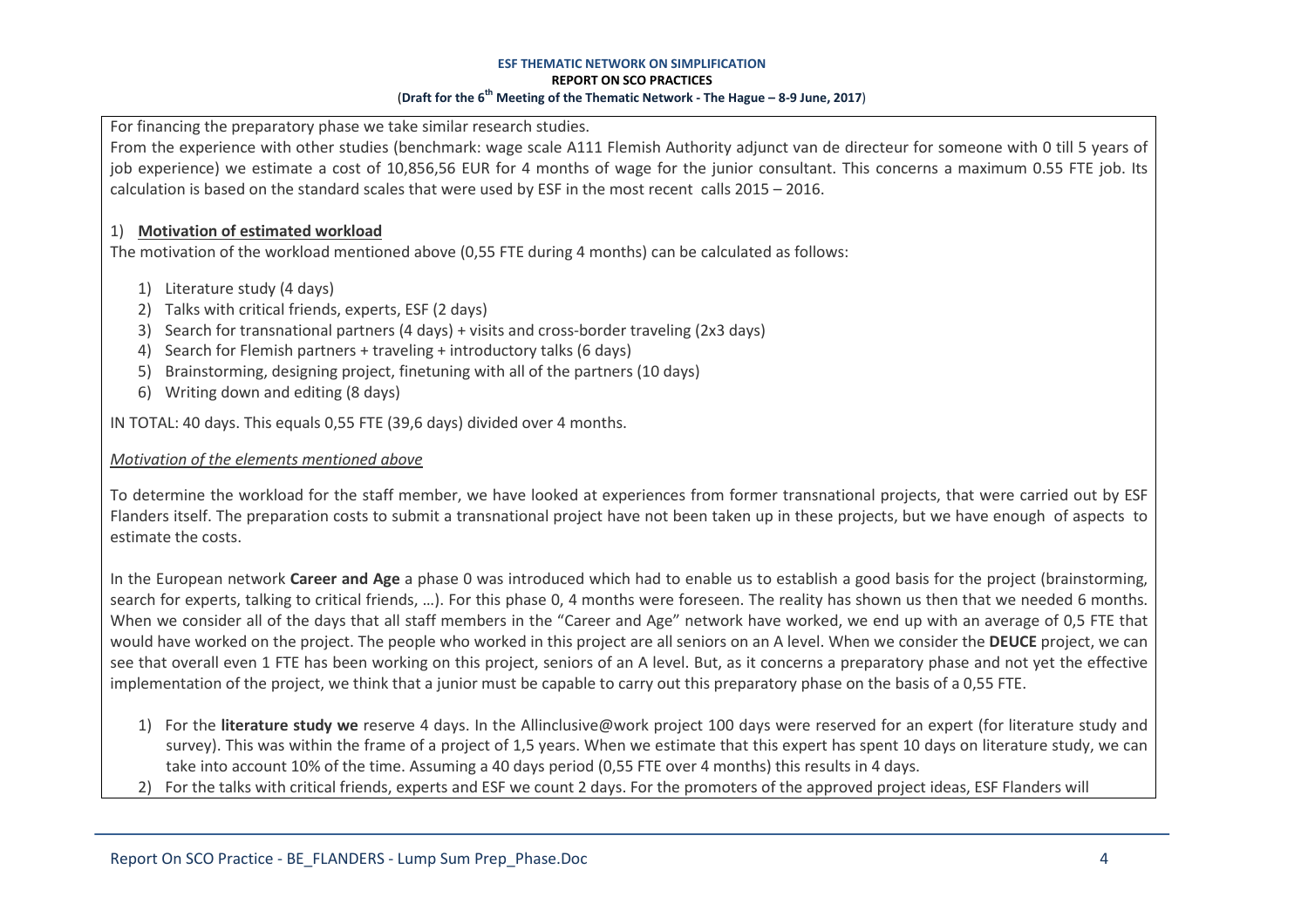organise a start-up session during the preparatory phase, to which an explanation by an expert will be added. For this, we estimate one day. For preparatory talks with experts and critical friends we foresee one day. In the DEUCE project preparatory discussions with the foreign partners were held (each time, also critical friends and experts were present). For this, two days have been reserved. As this concerns talks in Flanders, we assume that during the remaining day, talks with two experts or critical friends can be held.

- 3) For the s**earch of partners** we foresee 6 days for the Flemish partners (including the talks) and 4 days for the transnational partners (apart from the talks). We have advised our promoters to establish a partnership that is as solid as possible. Finding the right partners, both Flemish and transnational, requires time. In the projects that we mention, the finding of partners is not mentioned in the final budget, because we already had to designate the partners in the project proposal. However, we advise the promoters to look for several Flemish partners (we expect a Flemish partnership with 3 to 5 partners on average). For the transnational partnership we advise promoters to collaborate with at least twee foreign partners (to retain at least one partner with an approved ESF project in another country). One can see in all of the projects (DEUCE, Allinclusive@work and Career and Age) that we have reserved two till 3 days on average for a face-to-face meeting in a foreign country.
- 4) For brainstorming, project implementation and finetuning with all partners we plan 10 days. In the Allinclusive@work project a focus group was organised to elaborate further the initial project idea and in the Career and Age network a future search was set up to achieve broad support for the project. Each time, several stakeholders were involved. Depending on the applied participative method, between 1 and 2 days are needed (one day for the focus group and 2 days for a future search). The preparation as regards content and organization for such an event requires 6 days at least (more precisely: writing down a preparatory text and organising the event as such) The original text has been altered in accordance with the results of the focus group or future search and have been forwarded to the respective partners (for this, at least 2 days are needed). Finally, the respective partners come together to establish a final result. For this reason, we count one day. These findings are mainly based on recent experiences in the Career and Age network, for which a full future search was carried through and the way of working mentioned above was implemented.
- 5) For wr**iting down the project** (which is at the same time a final report for the preparatory phase) we withhold 8 days. In the Allinclusive@work project, UNIZO was responsible for this. They reported 55 days. They had to write 3 reports; this corresponds with approximately 18 days for one report. With our estimation of 8 days we keep a broad margin below this number.

These calculations are, as mentioned above, based on experiences from earlier transnational projects of ESF Flanders, such as DEUCE, All inclusive  $\omega$ work and Career and Age.

### **2) Motivation of operational costs and overhead**

Apart from time investment, operational costs and overhead are included in the lump sum. These also are based on experience from projects which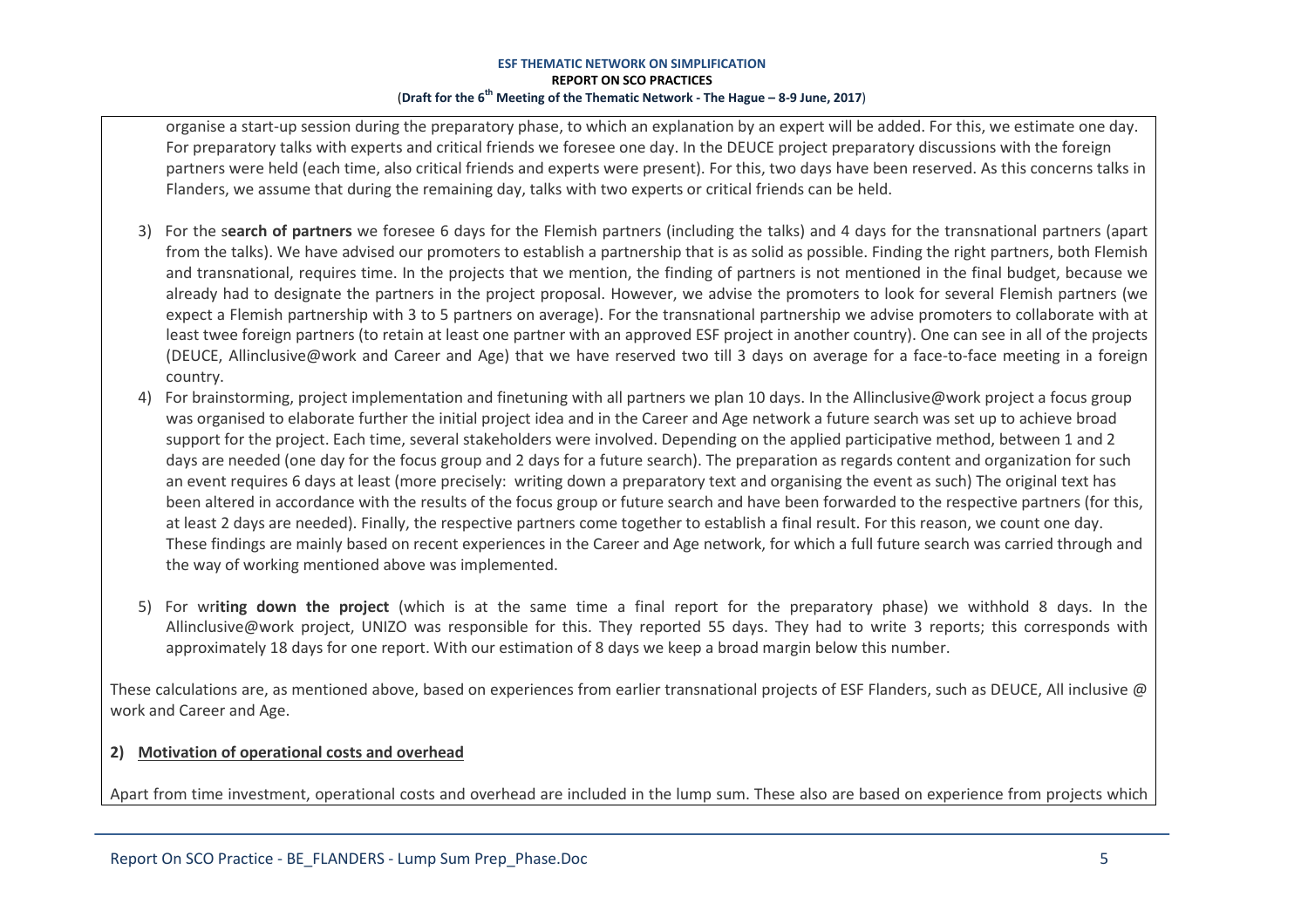have been submitted by ESF Flanders and approved by the European Commission.

- 1) As it has been advised to include 2 transnational partners in the project, we expect 2 travels abroad. We estimate that there will be travels of 2 persons (one of which will be the junior financed by ESF).
	- -2 travels at 1,800 EUR = 2x 900 EUR (average for the flights + sleeping accommodation + daily fee). based on the average daily fee that is granted by the Flemish Authority for professional travels abroad.
- 2) Travels in Flanders + meeting costs

- 1,000 EUR

3) Costs to collect material (content / translations / etc.)

- 1,500 EURO

TOTAL = 6,100 EURO, operational financing, transnational and indirect costs.

### *Motivation of the elements mentioned above*

For the tra**vels abroad** we expect that two staff members will join the discussion. In each project (DEUCE, Allinclusive@work and Career and Age) we counted on 500 EUR for a flight ticket and an average of 150 EUR for accommodation and a possible daily fee (in case no meals are offered). In our calculation we assume a flight ticket of 400 EUR, accommodation costs for 2 nights at 150 EUR (= 300 EUR) and a daily fee of 200 EUR for three days (we foresee a daily fee of 100 EUR per day = 50% on day 1 and 3 and 100% on day 2= 200 EUR). This should cover all costs for foreign travels. This way we follow the principle that is used by the Flemish Authority and we have an average cost regarding accommodation and daily fee. Therefore, we schedule a total cost for travels abroad of 3,.600 EUR (for two persons and two travels).

For the other costs (travel in Flanders, meeting costs, collecting material) we have enough of examples of costs to motivate our forfaits: -

- Organising a focus group is estimated in other projects at 500 EUR -
- Translation costs were estimated at 62 EUR per page
- For traveling we reckon with an average 50 EUR X 2 (for 2 persons) X 5 meetings = 500 EUR and a maximum of 500 EUR for catering (or daily fee)

Rounded off, this comes down to a lump sum amounting to 15,000€ for wage (junior 0-5 years of service.), operational financing transnational and indirect costs ((10,856,56+6100=16,956,56 EUR)

**B.3 Data source** *(please indicate the type of data used and the data source)*

The data source are internal reports and experiences by the MA.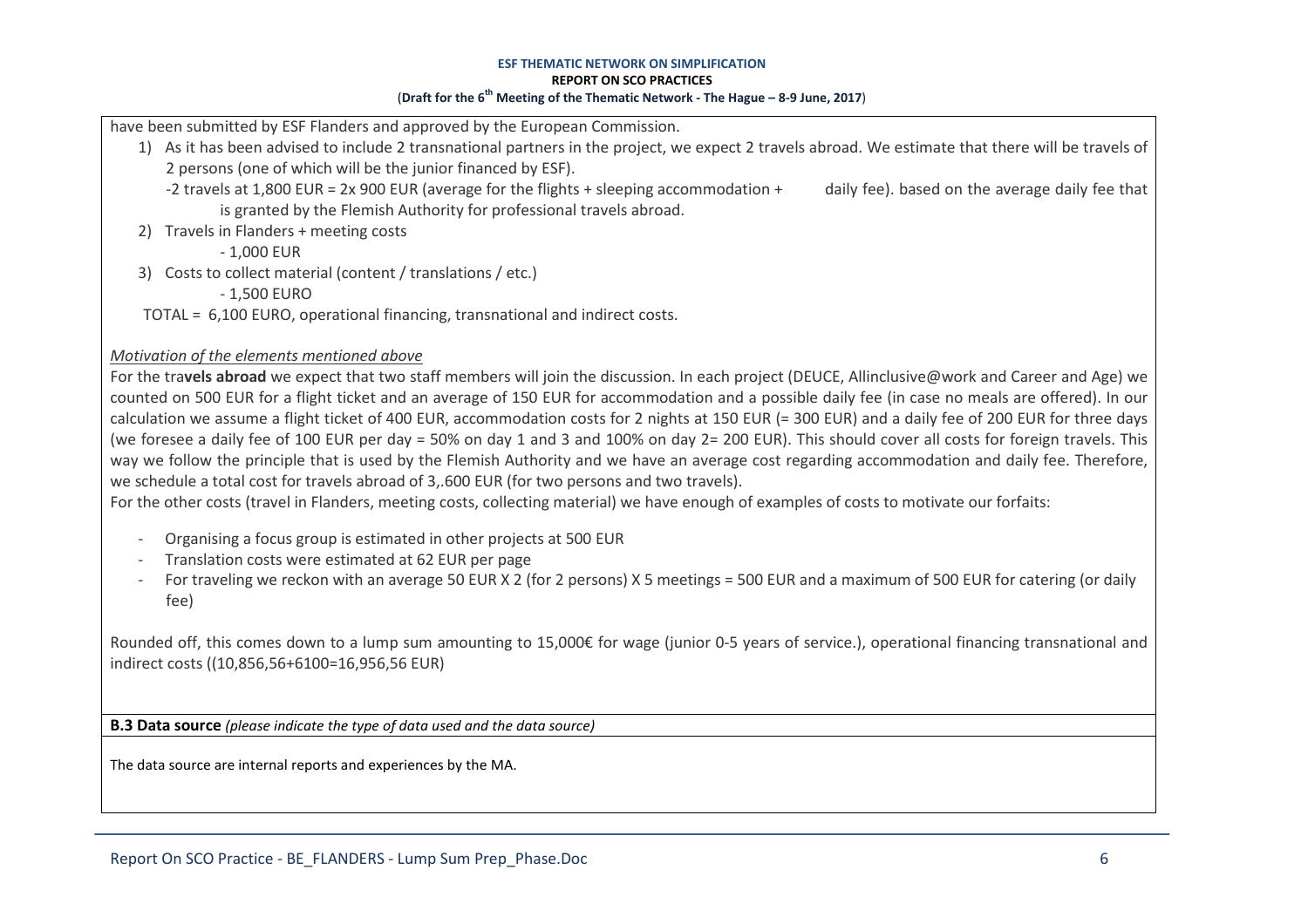## **C. IMPLEMENTATION OF SCO**

(*Please describe in brief what implementationrules and conditions have been set out)*

The result of the preparatory phase should be a report with relevant content, which contains at least the following sections:

### *Obligatory Sections for the report in order to be eligible for lump sum financing:*

- 1. Description of the challenge/practice on the Flemish labor market and necessity for transnational collaboration (added value) regarding the subject;
- 2. Description of the problem/challenge in the consulted countries and how the experiences can be integrated in the project;
- 3. Presenting the own organization and the consulted partner(s), both Flemish and transnational ones;
- 4. Motivating of the 'common interest' and potential 'conflicts of interest';
- 5. Describing of the objectives for the respective partners;
- 6. Explaining project activities concerning content
- 7. Planning with:
	- role and responsibilities of each partner;
	- time schedule and respective phases;
	- milestones;
	- evaluation.

### **Assessment of report for start-up of phase 1**

The report sections mentioned under point 1 of the report are decisive to apply for lump sum financing and concern efforts. Consequently, these efforts will be assessed as regards their content in order to start phase 1.

Phase 1 can be started up as soon as the 7 sections have also been assessed positively as regards the **content** according to the assessment criteria regarding the content for the desk and partner search report. A project has to find at least one Flemish partner with which a partnership agreement is signed and at least one transnational partner, with which the TCA is signed.

Phase 1 does not start if the deepening and the finding of partners goes wrong. In that case, the lump sum can be paid, but it will not be possible to continue the project.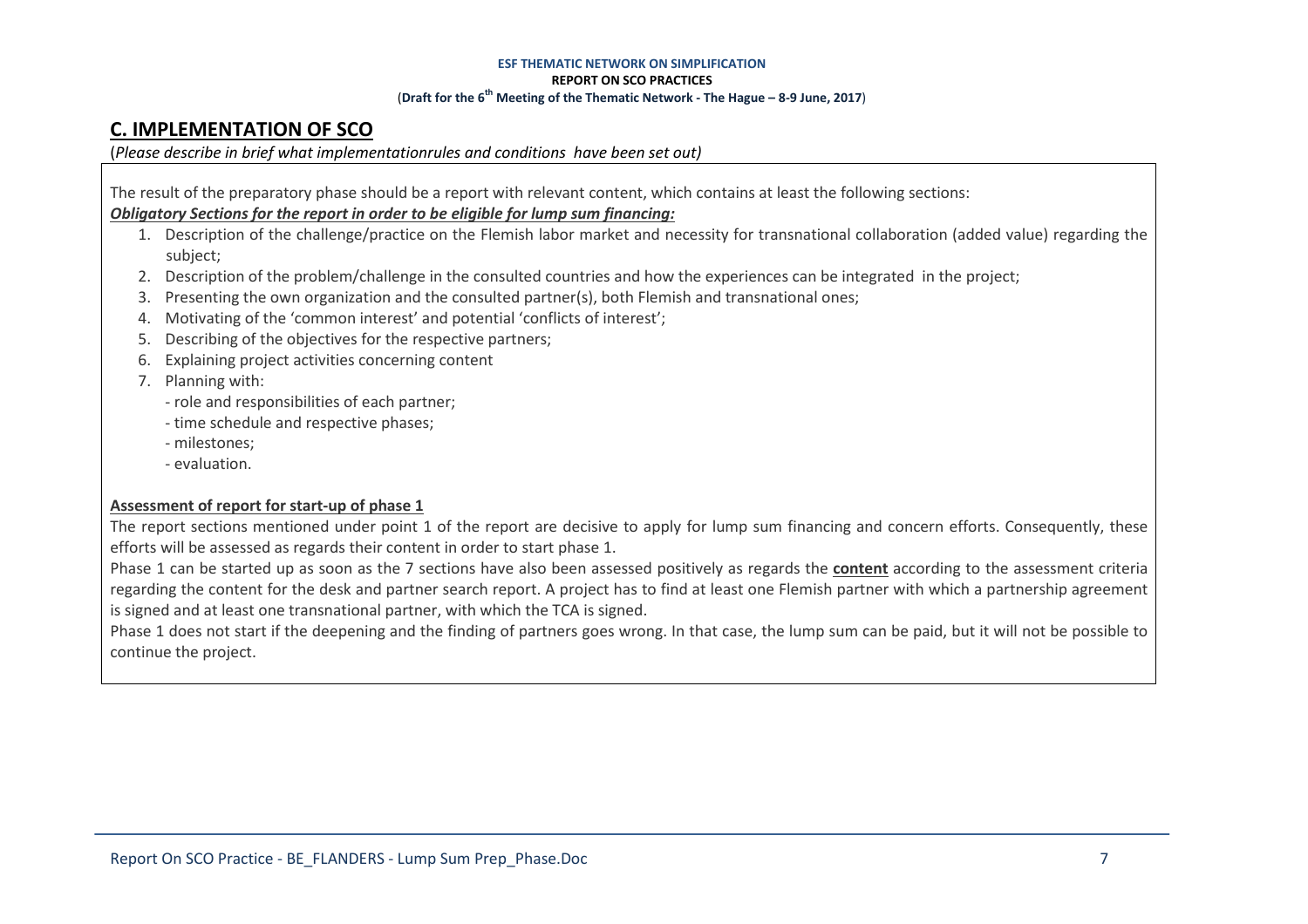### **D. AUDIT TRAIL**

*(Please provide a brief description of the audit trail for the concerned SCO, including documents, key contents/conditions and procedures)* 

The reports are archived in the archiving system of the MA.

## **E. ASSESSMENT BY THE AUDIT AUTHORITY(IES) INCLUDING EVENTUAL EX ANTE ASSESSMENT**

*(If relevant, please explain how the audit authority has been involved in preparation and assessment of the SCO).* 

The audit authority was involved in the ex ante assessment of the SCO.

## **F. IMPACT OR ADDED VALUE FOR THE MA, BENEFICIARIES AND OTHER STAKEHOLDERS**

*(Please explain how you have perceived impact/added value of the SCO for the MA, beneficiaries and other stakeholders).* 

## **G. SPECIFIC ISSUES FACED WITHIN CALCULATION AND IMPLEMENTATION OF THE SCO**

 *(Please indicate any issues/problems/challenges you have experienced when setting out or implementing the SCO, i.e. high workload, state aid, public procurement, national legislation, revenues etc.)* 

None